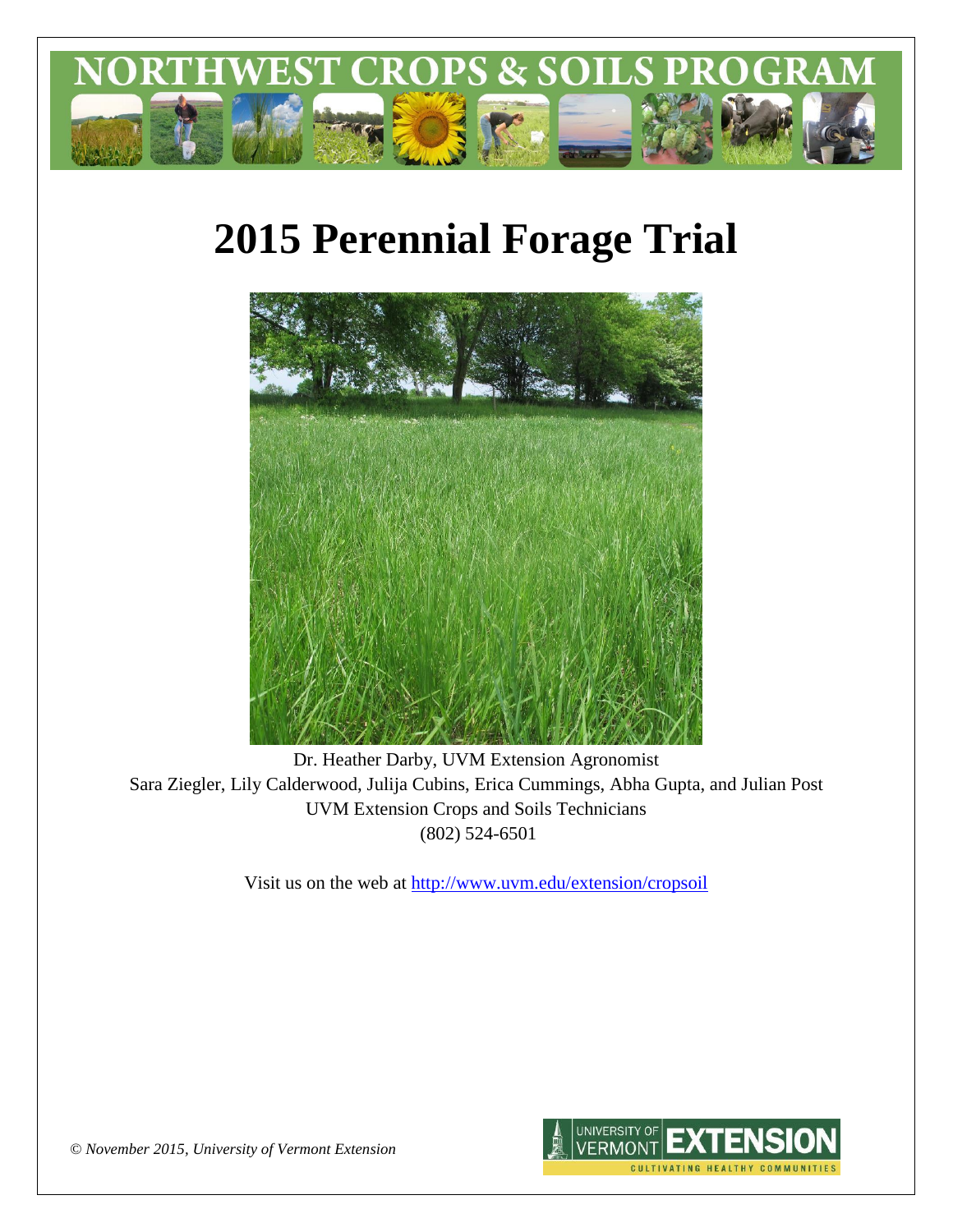## **2015 PERENNIAL FORAGE TRIAL Dr. Heather Darby, University of Vermont Extension [heather.darby\[at\]uvm.edu](mailto:heather.darby@uvm.edu?subject=2013%20Long%20Season%20Corn%20Report)**

In 2015, the University of Vermont Extension Northwest Crops and Soils Program initiated a trial investigating forage yield, quality, and nitrogen use efficiency of cool season perennial grasses alone and in combination with red clover. The grass species selected were orchardgrass, timothy, brome, and meadow fescue. These grasses were chosen as they have been shown in previous research to have adequate survivability and forage production in this region compared to other species such as perennial ryegrass or festulolium. The goal of this trial is to evaluate these species not only for forage yield and quality, but also nitrogen use efficiency as this could help determine species and varieties that may be better suited to organic production systems. In addition, we hope to identify any differences in performance when legumes are incorporated. As these are perennial forages, we will continue to monitor yield, quality, and nitrogen use of these grasses over multiple years. The following is a summary of the first year establishing these grasses.

## **MATERIALS AND METHODS**

In 2015, four varieties of four perennial grass species were planted alone and in combination with red clover at Borderview Research Farm in Alburgh, VT. The plot design was a randomized complete block with five replications. Treatments were grass varieties with and without clover evaluated for stand establishment, forage yield and quality. Forage species and variety information is summarized in Table 1.

| Species           | Variety           | Seed source     | Certified organic |
|-------------------|-------------------|-----------------|-------------------|
|                   | <b>AC Success</b> | Seedway         | N <sub>0</sub>    |
| <b>Brome</b>      | Carlton smooth    | King's Agriseed | No                |
|                   | Hakari Alaska     | Barenbrug       | N <sub>0</sub>    |
|                   | York smooth       | Seedway         | No                |
|                   | <b>HDR</b>        | Barenbrug       | N <sub>0</sub>    |
| Meadow            | Laura             | King's Agriseed | Yes               |
| Fescue            | Liherold          | King's Agriseed | Yes               |
|                   | Prevail           | Seedway         | No                |
|                   | Echelon           | King's Agriseed | N <sub>0</sub>    |
|                   | Endurance         | King's Agriseed | No                |
| Orchardgrass      | Extend            | Seedway         | N <sub>0</sub>    |
|                   | <b>Niva</b>       | King's Agriseed | Yes               |
| Timothy           | Barpenta          | Barenbrug       | No                |
|                   | Clair             | King's Agriseed | N <sub>0</sub>    |
|                   | Climax            | King's Agriseed | Yes               |
|                   | Crest             | Seedway         | N <sub>0</sub>    |
| <b>Red Clover</b> | Freedom           | Barenbrug       | Yes               |

**Table 1. Perennial grass species information.**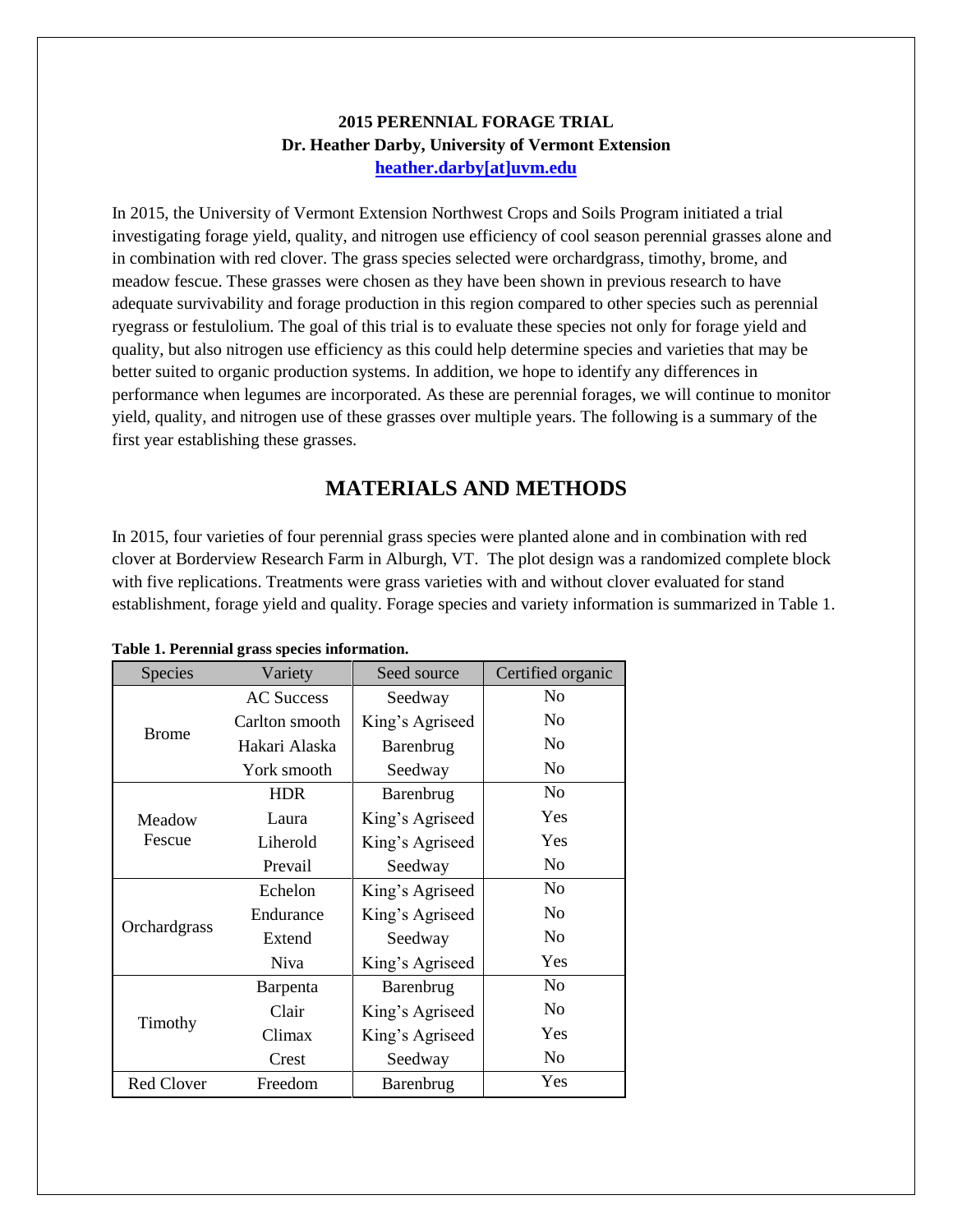The soil type at the Alburgh location was a Benson rocky silt loam (Table 2). The seedbed was moldboard plowed, disked, and finished with a spike tooth harrow. The previous crop was winter wheat. Plots were 5' x 20'and replicated 5 times. The trial was planted with a Great Plains small plot drill on 1- May. The seeding rates were 28 lbs. ac<sup>-1</sup> for grass alone and when mixed with clover the rates were 20 and 8 lbs. ac<sup>-1</sup> for grass and clover respectively. Since this was the seeding year, only one harvest was removed from the experimental area. Plots were harvested with a carter forage harvester on 9-Jul. Stand establishment was determined on 5-Oct. Plots were evaluated on a scale from 0-5 where 0 indicated that the treatment did not establish at all and 5 indicated excellent establishment. The rating was done visually by plot by identifying and rating the presence and vigor of the planted species. After evaluation, the plots were mowed to a height of about 4 inches to remove additional biomass to avoid smothering and winterkill.

| 1 aprc 21 1 chemiai 191 age triai management, mpargn, + 1, 2010; |                                               |  |  |  |  |
|------------------------------------------------------------------|-----------------------------------------------|--|--|--|--|
| <b>Location</b>                                                  | <b>Borderview Research Farm – Alburgh, VT</b> |  |  |  |  |
| Soil type                                                        | Benson rocky silt loam                        |  |  |  |  |
| <b>Previous crop</b>                                             | Winter wheat                                  |  |  |  |  |
| <b>Tillage operations</b>                                        | Moldboard plow, disk and spike tooth harrow   |  |  |  |  |
| <b>Planting equipment</b>                                        | Great Plains small plot drill                 |  |  |  |  |
| <b>Treatments</b>                                                | 32                                            |  |  |  |  |
| <b>Replications</b>                                              | 5                                             |  |  |  |  |
| Plot size (ft.)                                                  | 5 x 20                                        |  |  |  |  |
| <b>Planting date</b>                                             | 1-May                                         |  |  |  |  |
| <b>Harvest date</b>                                              | $9-Jul$                                       |  |  |  |  |

**Table 2. Perennial forage trial management, Alburgh, VT, 2015.**

Yield was only measured on the 9-Jul harvest date. An approximate 1 lb. subsample of the harvested material was collected and dried to calculate dry matter yield. Due to a high proportion of weeds in some samples, the samples were not analyzed for quality or nitrogen content as these parameters would inaccurately represent the species and varieties that were intended for evaluation.

Yield data and stand characteristics were analyzed using mixed model analysis using the mixed procedure of SAS (SAS Institute, 1999). Replications within trials were treated as random effects, and mixtures were treated as fixed. Treatment mean comparisons were made using the Least Significant Difference

(LSD) procedure when the F-test was considered significant ( $p<0.10$ ). Variations in yield and quality can occur because of variations in genetics, soil, weather, and other growing conditions. Statistical analysis makes it possible to determine whether a difference among hybrids is real or whether it might have occurred due to other variations in the field. At the bottom of each table a LSD value is presented for each variable (i.e. yield). Least Significant Differences

| <b>Hybrid</b> | Yield  |  |  |
|---------------|--------|--|--|
| А             | 6.0    |  |  |
| B             | $7.5*$ |  |  |
| $\mathbf C$   | $9.0*$ |  |  |
| LSD           | 2.0    |  |  |

(LSDs) at the 0.10 level of significance are shown. Where the difference between two hybrids within a column is equal to or greater than the LSD value at the bottom of the column, you can be sure that for 9 out of 10 times, there is a real difference between the two hybrids. Hybrids that were not significantly lower in performance than the highest hybrid in a particular column are indicated with an asterisk. In this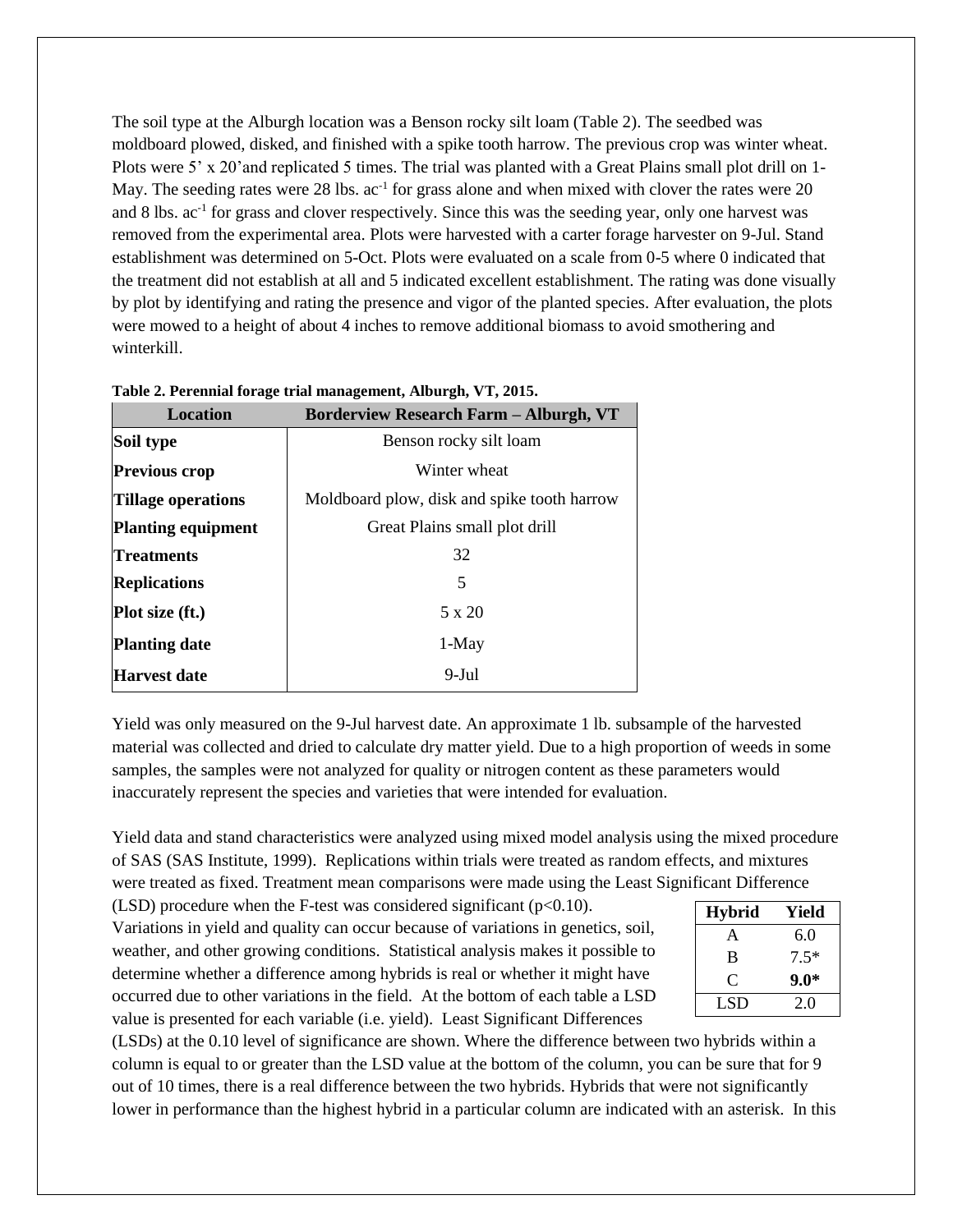example, hybrid C is significantly different from hybrid A but not from hybrid B. The difference between C and B is equal to 1.5, which is less than the LSD value of 2.0. This means that these hybrids did not differ in yield. The difference between C and A is equal to 3.0, which is greater than the LSD value of 2.0. This means that the yields of these hybrids were significantly different from one another. The asterisk indicates that hybrid B was not significantly lower than the top yielding hybrid C, indicated in bold.

## **RESULTS**

Weather data was recorded with a Davis Instrument Vantage PRO2 weather station, equipped with a WeatherLink data logger at Borderview Research Farm in Alburgh, VT (Table 3).

|                                   | May     | June   | July    | August  | September | October |
|-----------------------------------|---------|--------|---------|---------|-----------|---------|
| Average temperature $(^{\circ}F)$ | 61.9    | 63.1   | 70.0    | 69.7    | 65.2      | 46.5    |
| Departure from normal             | 5.5     | $-2.7$ | $-0.6$  | 0.9     | 4.6       | $-1.7$  |
|                                   |         |        |         |         |           |         |
| Precipitation (inches)            | 1.94    | 6.42   | 1.45    | 0.00    | 0.34      | 2.51    |
| Departure from normal             | $-1.51$ | 2.73   | $-2.70$ | $-3.91$ | $-3.30$   | $-1.09$ |
|                                   |         |        |         |         |           |         |
| Growing Degree Days (base 41°F)   | 655     | 669    | 908     | 903     | 740       | 252     |
| Departure from normal             | 178     | $-75$  | $-10$   | 41      | 152       | 29      |

**Table 3. 2015 weather data for Alburgh, VT.**

Based on weather data from a Davis Instruments Vantage Pro2 with WeatherLink data logger.

Historical averages are for 30 years of NOAA data (1981-2010) from Burlington, VT.

From May through October there were an accumulated 4127 GDDs, at a base temperature of 41° F. This is 315 more than the long term average. Temperatures were above average in May and September by 5.5 and 4.6 degrees respectively. Warmer temperatures and less rainfall in early May allowed for adequate field preparation and timely planting. However, following planting in May, June had over 6 inches of rain, almost 3 inches above average. The weather conditions were advantageous for weed growth and it was difficult early in the season to determine if the new seedlings would be able to survive the competition. A nurse crop may have helped reduce weed pressure. The remainder of the season saw much lower than average rainfall with under 2 inches from July through September. Favorable fall weather allowed the grasses additional time to grow when the weed pressure was much lower. In October, all plots were mowed to avoid smothering and winterkill the following year.

Prior to planting, the soil was analyzed for basic parameters (Table 4). In August, the site was sampled again and analyzed for nitrate content.

|         | Table 4. That site sun characteristics. |     |     |     |      |                |                 |
|---------|-----------------------------------------|-----|-----|-----|------|----------------|-----------------|
| Soil pH | Available P                             |     | Mg  | Al  | Ca   | Organic matter | NO <sub>3</sub> |
|         | ppm                                     | ppm | ppm | ppm | ppm  | $\%$           | $mg \, kg^{-1}$ |
| 6.63    | 2.35                                    | 85  |     | 1 Q | 3407 |                |                 |

#### **Table 4. Trial site soil characteristics.**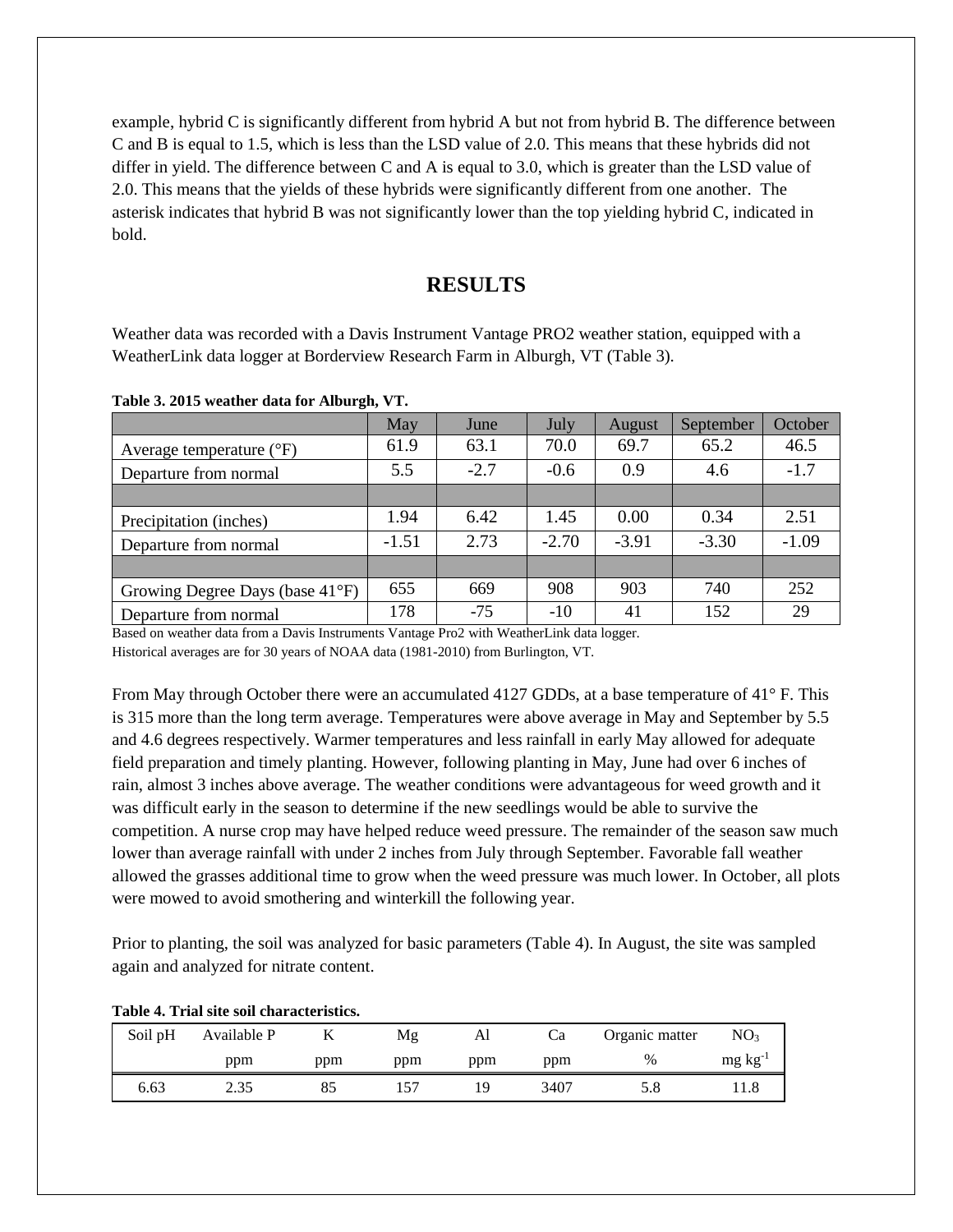#### *Clover \* Variety Interactions*

There was a statistically significant interaction between clover treatment and variety ( $p = 0.03$ ). This indicates that the sixteen grass varieties responded differently, in terms of dry matter yield, when planted in mixtures compared to monocultures. This interaction provides us information about which of these varieties may be better suited for organic systems where integration of legumes for nitrogen are an essential management practice. There was not an interaction between clover treatment and variety in terms of establishment ( $p = 0.22$ ). Since this was only the establishment year and the resident nitrate level was moderately high (11.8 mg kg<sup>-1</sup>) these differences may become more pronounced as the stand ages and resident nutrients are utilized.

#### *Impact of Clover*

Grasses mixed with clover established significantly better than grasses planted in monocultures (Table 5). Better establishment of grass mixed with clover may be related to weed suppression. Clover often germinates faster than grass and can provide ground cover that would help reduce subsequent weed growth. Dry matter yield was not statistically impacted by the addition of clover. Yields were higher, although not statistically different, in the grass-only plots. However, it is important to note that although the grass-only treatment produced higher yields, it had lower establishment. This can be explained by the presence of more weeds in the grass-only treatment. Since establishment was measured by visually identifying the planted species and judging establishment of that particular species not grass generally, although the biomass showed high yields, it was more largely composed of other species than the intended perennial grass. Due to the high proportion of weeds in some treatments, forage quality was not analyzed in this first year. In the following years, we will continue to monitor this establishment and determine if this first year trend of higher weed pressure in grass-only treatments continues as well as test for forage quality and nitrogen use efficiency.

#### **Table 5. Impact of clover on yield and establishment of grasses in organic forage systems.**

| Treatment         | DM yield       | Establishment |  |
|-------------------|----------------|---------------|--|
|                   | tons $ac^{-1}$ | $0-5$         |  |
| Grass             | 2.57           | 2.55          |  |
| With Clover       | 2.40           | 2.81          |  |
| <b>Trial Mean</b> | 2.48           | 2.68          |  |
| LSD $(p=0.10)$    | NS             | 0.251         |  |

#### *Impact of Variety*

There was a significant difference in dry matter yield and establishment by variety (Table 6). The highest dry matter yield of 3.07 tons ac-1 was observed in plots planted with the variety 'Barpenta' timothy. There were six other varieties that were statistically similar to 'Barpenta' in yield including 'Echelon' orchardgrass, 'Niva' orchardgrass, and 'Prevail' meadow fescue. The lowest yielding variety was 'York' brome and the trial average for yield was 2.49 tons ac<sup>-1</sup>.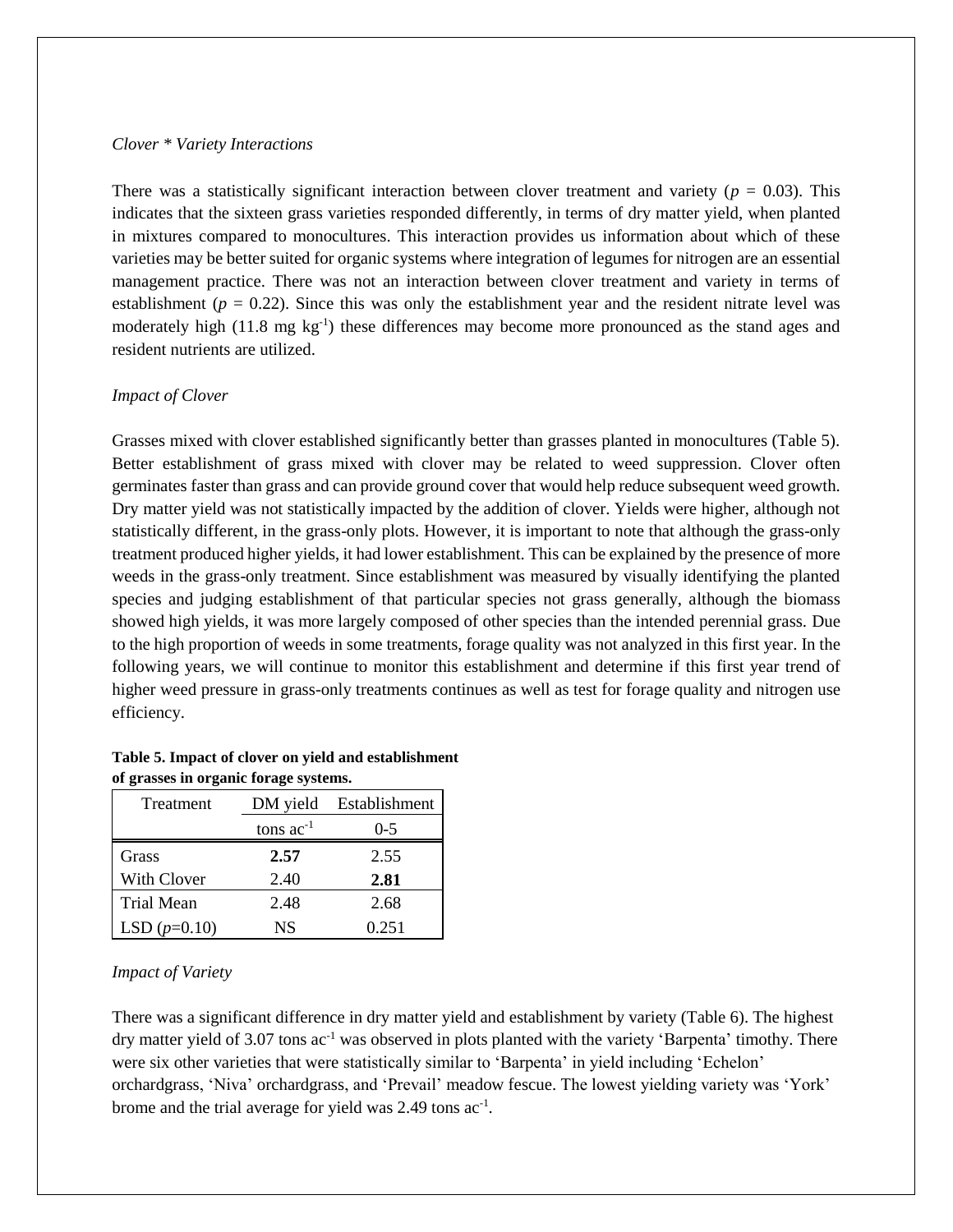|                      |                | DM yield       | Establishment |  |
|----------------------|----------------|----------------|---------------|--|
| <b>Species</b>       | Variety        | tons $ac^{-1}$ | $0 - 5$       |  |
| <b>Brome</b>         | Carlton        | 2.31bc         | 1.80e         |  |
| <b>Brome</b>         | Hakari Alaska  | 2.63abc        | 1.60e         |  |
| <b>Brome</b>         | <b>Success</b> | 2.32bc         | $2.30$ cde    |  |
| <b>Brome</b>         | York           | 2.14c          | 1.80e         |  |
| <b>Meadow Fescue</b> | <b>HDR</b>     | 2.38bc         | 3.50a         |  |
| <b>Meadow Fescue</b> | Laura          | 2.37bc         | 2.60bcd       |  |
| <b>Meadow Fescue</b> | Liherold       | 2.46bc         | 3.40a         |  |
| <b>Meadow Fescue</b> | Prevail        | 2.69abc        | 3.60a         |  |
| Orchardgrass         | Echelon        | 2.87ab         | 3.20ab        |  |
| Orchardgrass         | Endurance      | 2.32bc         | 3.20ab        |  |
| Orchardgrass         | Extend         | 2.29bc         | 3.50a         |  |
| Orchardgrass         | Niva           | 2.71abc        | 3.00abc       |  |
| Timothy              | Barpenta       | 3.07a          | 2.30cde       |  |
| Timothy              | Clair          | 2.48abc        | 2.60bcd       |  |
| Timothy              | Climax         | 2.19c          | 2.20de        |  |
| Timothy              | Crest          | 2.60abc        | 2.30cde       |  |
| <b>Trial Mean</b>    |                | 2.49           | 2.68          |  |
| LSD $(p=0.10)$       |                | 0.60           | 0.71          |  |

**Table 6. Impact of variety on yield and establishment.**

Treatments with the same letter did not differ significantly from one another  $(p=0.10)$ .

The variety with the highest establishment was 'Prevail' meadow fescue with a rating of 3.60. There were five other varieties that were statistically similar to 'Prevail', three orchardgrass varieties and two meadow fescue varieties. Both meadow fescue and orchardgrass averaged over 3 in establishment across varieties whereas timothy averaged 2.35 and brome 1.88. This suggests that in addition to varietal differences there may be species differences in ability to establish robust stands. Since we observed high weed pressure in the trial, these differences may indicate weed competitiveness of certain species/varieties. As this information only represents the seeding year through the fall, we will continue to monitor the plots this coming spring for winter survival and other signs of successful survival.

### **DISCUSSION**

The data collected during the establishment year of this forage trial seem to suggest that species and variety selection will be critical for adequate establishment of a crop in an organic production system. By species there did not appear to be a significant difference in terms of yield, however, there was a significant difference in establishment. Meadow fescue and orchardgrass with and without clover established better compared to timothy and brome. Yield did not differ between the grass-only and withclover treatments; however, when clover was present there was significantly better establishment of the